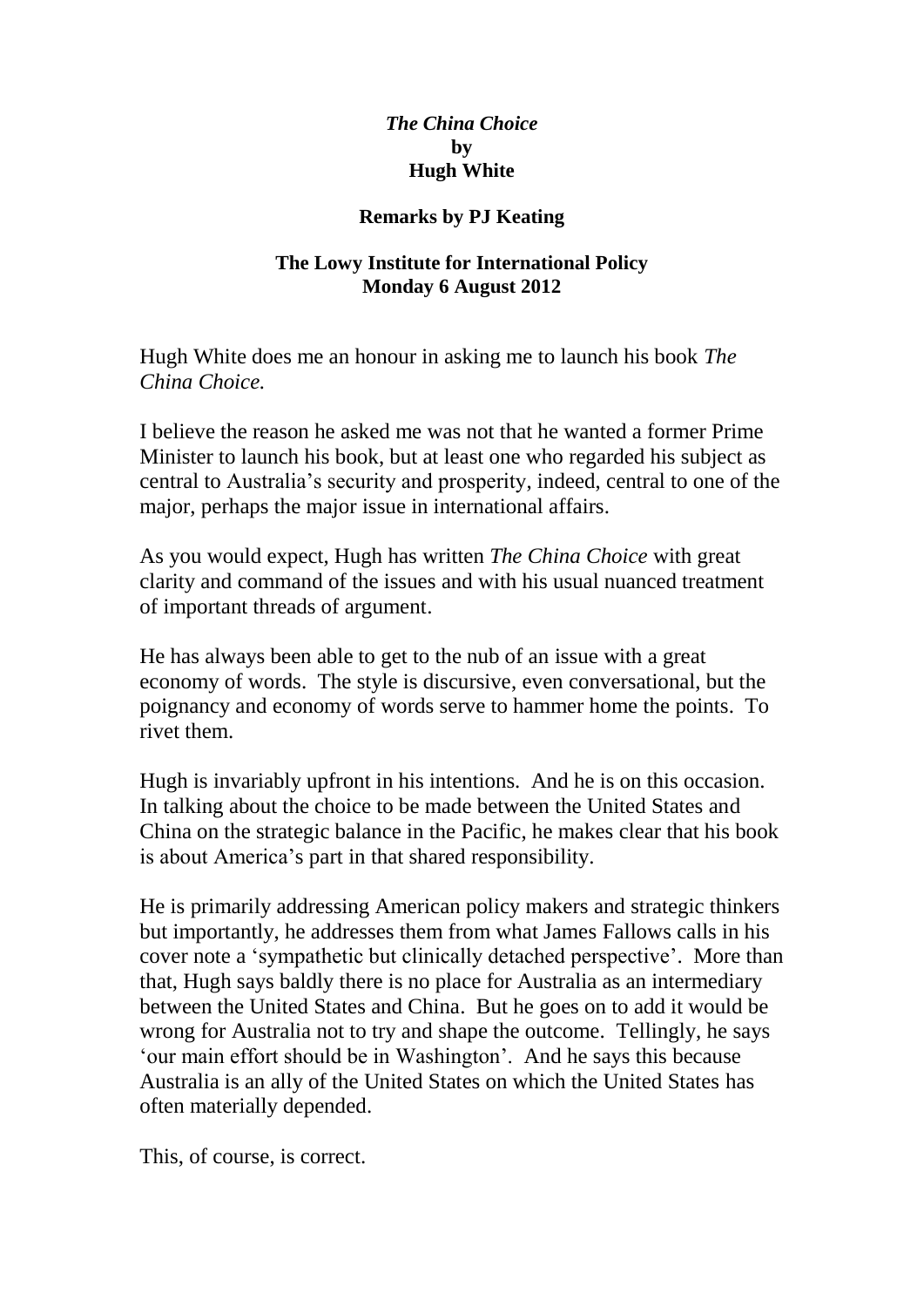But underlying the comprehensive and erudite elucidation of the many issues between the United States and China lies the great and more profound question: can the established international order assimilate and adjust to the rise of a new and major power? Or will we be condemned to war, as Hugh notes of John Mearsheimer's analysis?

We should remember that at the beginning of the twentieth century, Europe ran the world – a vast British empire and a German one. Within forty years it had torn itself apart, fighting two world wars over the status of Germany.

Europe demonstrated it was unable to come to terms with Bismarck's creation, the mere existence of which was an affront to it. Shades here of Hugh White's commentary on American exceptionalism; what he calls 'the deep questions which reside in America about its role in the world and about itself'.

Now the issue is Deng Xiaoping's creation. Can the world adjust to the restoration of Chinese economic power? Will it acquiesce in the strategic consequences of global economic gravity finding its point of equilibrium in the East?

Hugh reminds us that the United States has never dealt with a country which is as rich and as powerful as China, instancing that the Soviet Union was never its economic match. And he says, in a declaratory way, that 'ultimately, wealth is power'.

In his commentary, he asks why the United States never saw it coming; how did it not see the challenge to its primacy in the Pacific developing? And he answers his own question by nominating September 11 2001: the time when the US, at the height of its unipolar moment, decided to lay off its strategic bets in the Middle East, leaving the Chinese to the vagaries of their struggle with poverty.

The fact is the globalisation of countries ran ahead of the globalisation of strategy. The failure of the United States to understand the dispersal of global power at the end of the Cold War, of the post-colonial blossoming, of the availability of capital and technology, saw it miss the chance to create a new and more representative world order. One in which it would have earned a permanent and exalted place by virtue of its foresight and magnanimity.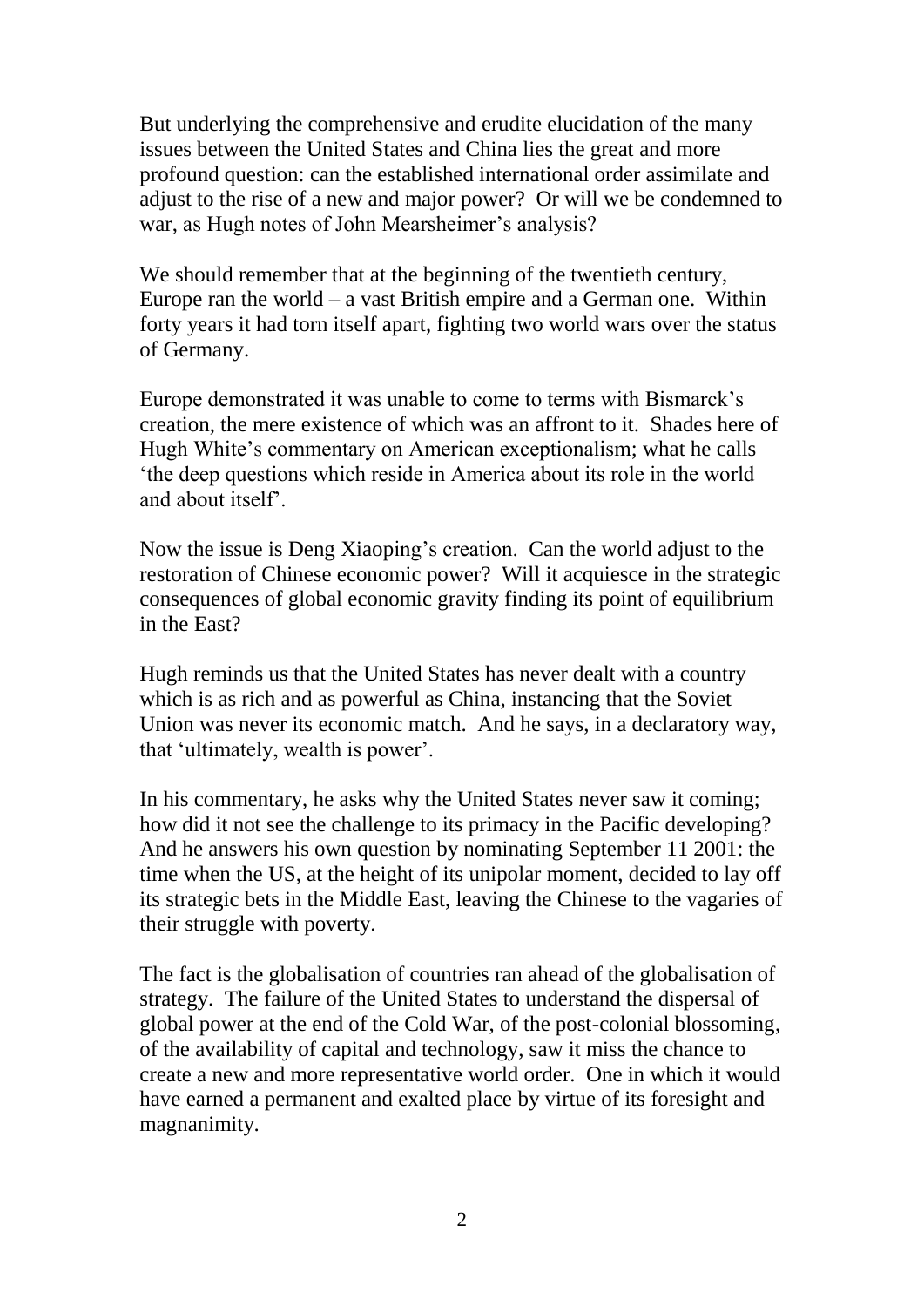That moment has now passed and from here on it is simply hard slog – the cats being well and truly out of the bag.

But not all of us missed that same moment. For two decades I have been making the point in public speeches that the industrial revolution broke the nexus between population and GDP. That once the productivityinducing inputs of capital and technology became ubiquitous, it was only a matter of time before the great states by way of population once again became the great states by way of GDP. Hugh White has long been making the same point.

This is the principal reason behind China's restoration to the position of economic primacy it enjoyed before 1800. It is the same reason the Indian economy will be larger than that of the United States by midcentury.

Hugh makes the same point a different way in the book. He says China's workforce is four times that of America's. He goes on to explain that China's output 'will overtake America's when the average Chinese worker produces just a quarter as much as the average American worker'. A completely plausible scenario.

With his ability to distil a point to its essence, he says 'economic primacy is just a question of arithmetic'. Again, in distillation he says 'what is happening in China and India is 'less a revolution than a restoration''. Quite.

When we Australians were running around North Asia in the early1990s setting up APEC and the APEC Leaders' Meeting, we were doing it not to become foreign policy busybodies – we were doing it because we saw it all coming. The rising might of the former colonial states thawing from their Cold War statis, the productivity equilibration, the prospect of open regionalism and the chance to see the United States engaged at high policy and at presidential level with the leaders of China and Japan were all drivers of our foreign policy initiatives.

And China's accession to the WTO in 1997, in which we helped, sealed the deal on China's rules-based participation in the world.

Why it took the United States until 2011 to make the so-called 'pivot' back to Asia; to acknowledge the centrality of Asia in the new strategic settings is a matter of wonderment.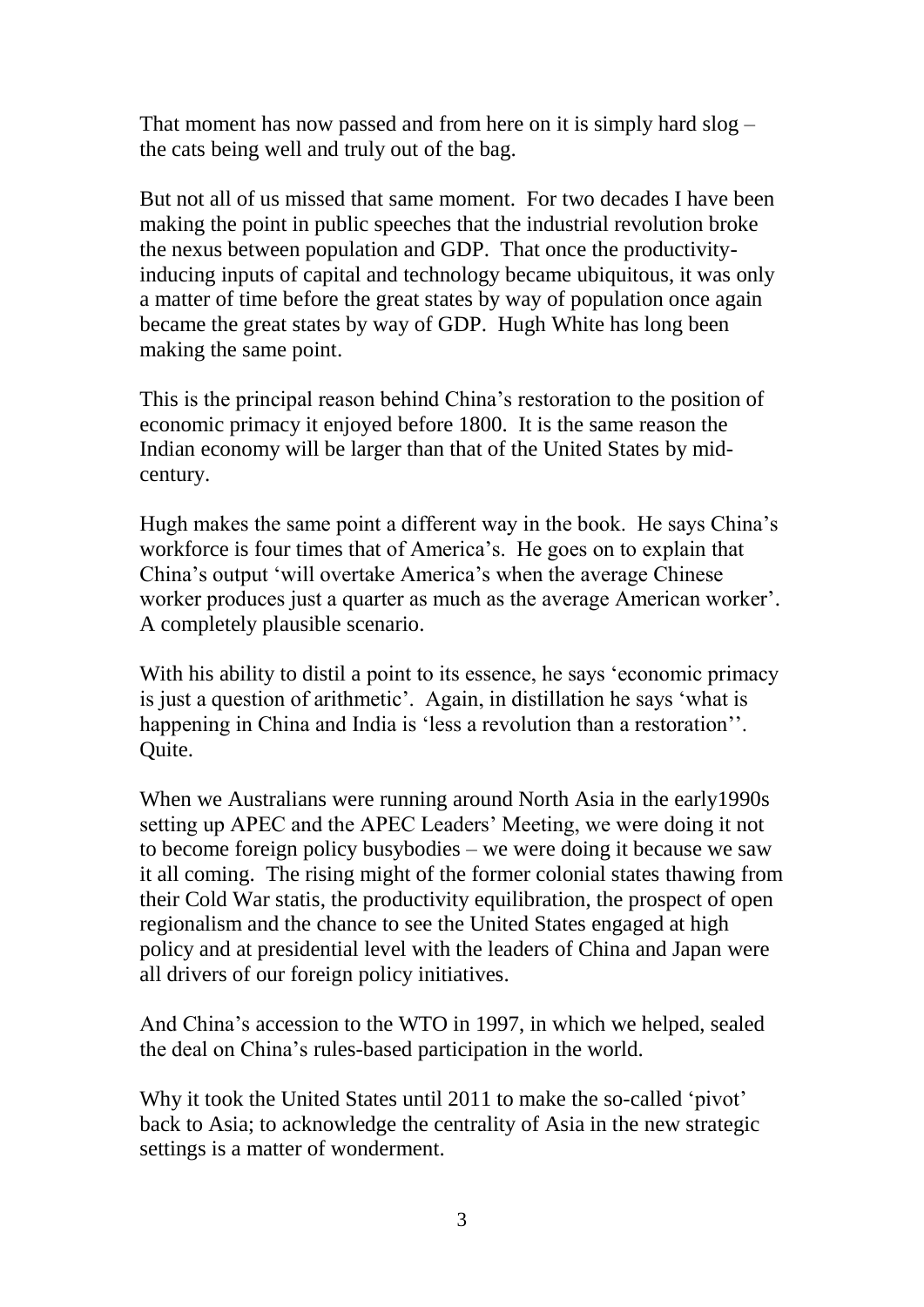We have had the United States walking out of Iraq with virtually nothing, having lost many lives and a \$trillion of fiscal treasure, only to discover a new and potentially greater power than itself, rising in the East. But this is where America now finds itself.

And that potentially greater power is seeking to reclaim its place as the pre-eminent one in East Asia. It sees its legitimacy arising from its ethnic oneness and bulk – as a force of nature.

Hugh tells us China's instincts are 'ultimately about matters of status and identity' and that for two centuries it has been deprived of these. He says that China will not relinquish its claim to status as a great power, even if this leads to conflict. And he goes on to argue that should 'America try to preserve the status quo and avoid fundamental change in the relationship, it will be choosing to accept China as a strategic rival'. Already he says 'there is an increasing undercurrent of rivalry'.

He underlines the weight of Chinese ambitions by arguing that 'Washington has less at stake in Asia today than it had in Europe in the Cold War – while China has more at stake in changing the status quo in Asia than Moscow had in Europe'.

Indeed, he warns that 'Washington and Beijing are sliding towards rivalry by default'. He says they are building their forces and adapting their military plans, specifically with the other in mind.

I quote him: 'For a long time the Chinese military has been prepared for war with the United States. Now, the principal task of the United States military is preparing for war with China and is being actively reshaped for that purpose'. He goes on to say 'we should start by recognising that America and China could find themselves drawn into a conflict in the Western Pacific at quite short notice'.

A salutary warning if ever there were one.

From there he comes to the conclusion that 'only together can they make the mutual concessions needed to pull back towards cooperation'.

And this gets to the nub of his book. What he calls 'the choice itself'; in this case, the choice America makes in the face of a restored China from the standpoint of America's long held position of strategic primacy in the Pacific.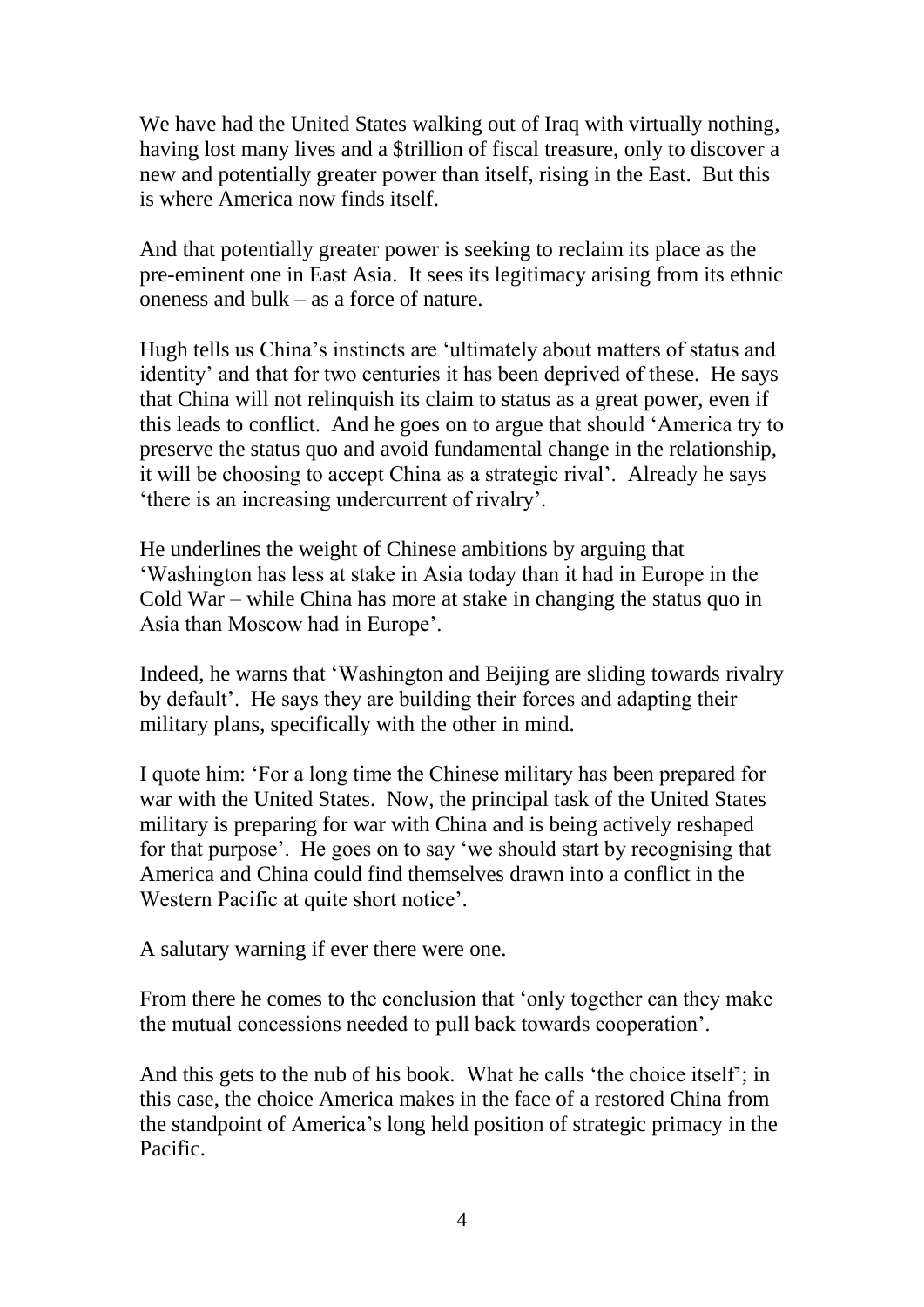He sees this boiling down to three options: for America to stay as now and preserve the status quo, to calculate the odds and withdraw, or to shift policy and share power in the region with China and other states.

In his words, (i) for America to resist China's challenge and try to maintain its position of primacy, (ii) to concede the field to China and withdraw from any major role in Asian affairs and (iii) to stay in Asia but fashion a new role for the United States within a new order, in which it maintains a strong presence but shares power with China.

And after laying out those options he suggests 'a clear choice will have to be made' on one of the three.

Having said that, he argues the third option, the sharing option, is 'the one that best serves American interests'. Indeed, he says 'the central idea of this book is that such an understanding is possible today between the United States and China'.

More than that, he claims 'it can hardly be *impossible* for America's and China's interests to be reconciled without war'. And that that reconciliation can arrive 'through a new order in which China's authority and influence grows enough to satisfy the Chinese, and America's role remains large enough to ensure that China's power is not misused'.

Hugh White then goes on to discuss at length what a new order might look like. Importantly, he argues that in an order based on shared power, 'the United States remains a central player in Asian affairs'. 'Its power balances and constrains China's, protects American interests and enforces vital norms of international conduct'.

The hard bit of that equation, he contends, is that 'America will have to exercise its authority within limits acceptable to China, just as it requires China to exercise its power within limits acceptable to the United States'. And he concedes that the really hard part in building an order of this kind is in the negotiation of 'those mutually acceptable limits'.

Reflecting his faith in foreign policy realism, he says new orders of this kind are only built by negotiations between the great powers. And that such negotiations involve 'painful and reluctant compromises on key interests and questions of status'.

Above all else, he says, 'Washington and Beijing must both *agree* to do it'. And from that point, he argues the first requirement of any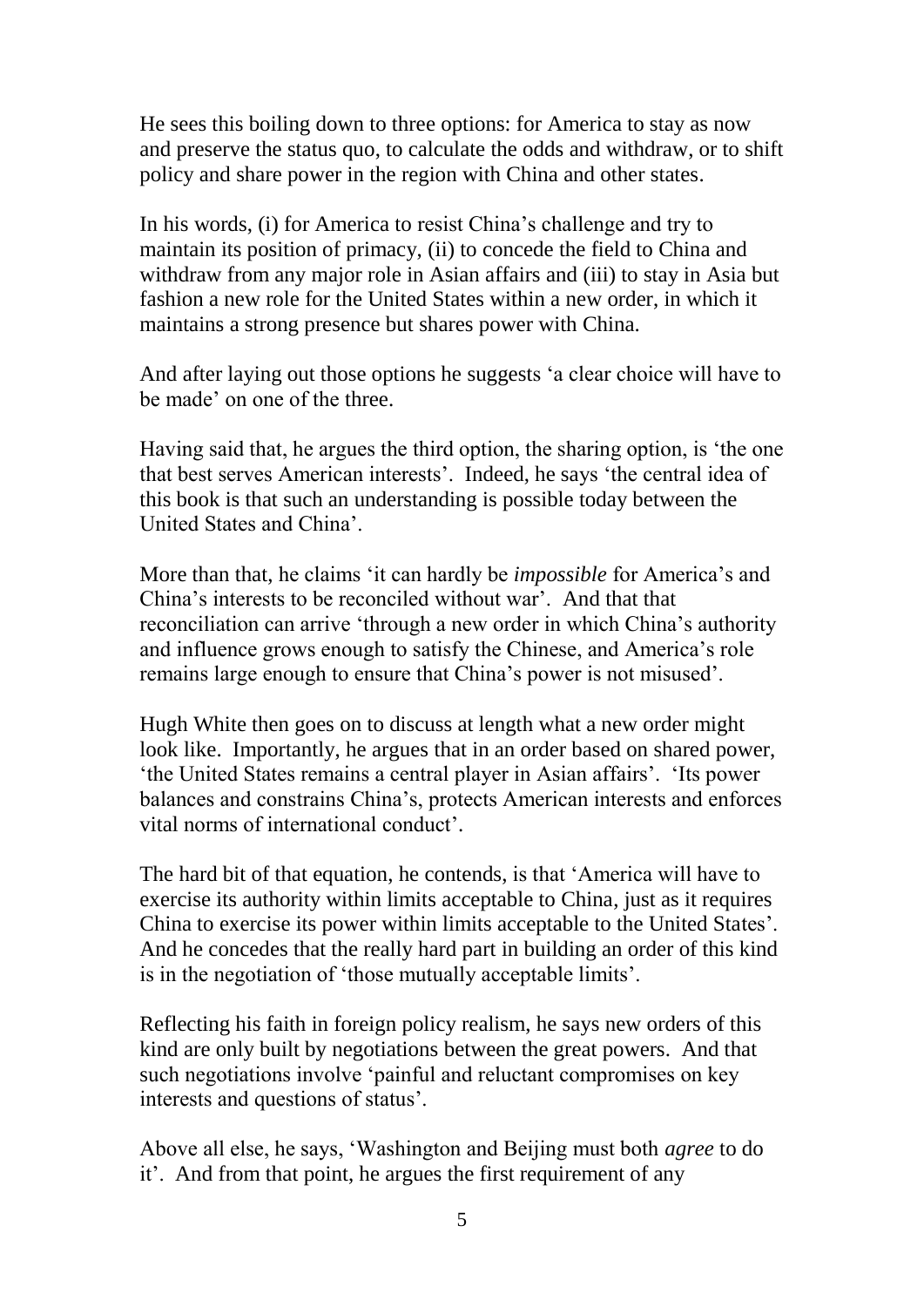negotiation is 'to accept and acknowledge that your counterparty's objectives are, in the broader sense, legitimate'.

In this case, 'America will have to accept that it is legitimate for China, as its power grows, to want greater authority and influence. Equally China will have to accept that it is legitimate for America to remain an active player in Asia'.

And underpinning those mutual acceptances should be the notion that because both countries are so powerful, that neither can hope to win a competition for primacy outright, they do a trade at the point where further gains cannot be justified by the higher costs of rivalry.

Hillary Clinton shone some positive light on the issue when she said on the  $40<sup>th</sup>$  anniversary of diplomatic relations, that roles 'require adjustments in our thinking and our actions on both sides of the Pacific. We are building a model to strike a stable and mutually acceptable balance between cooperation and competition. This is uncharted territory. And we have to get it right'.

In his book, Hugh White takes the cooperation and competition idea and places it within a 'concert of power' model, sketching out what a concert of power in Asia might look like. And he runs through the 'concert' which emerged from the Congress of Vienna and which obtained for a century between 1815 and 1914 - how Europe benefited from unprecedented expansion of population, wealth and power.

He reminds us that that 'concert' was built on one simple understanding: that no country would seek to dominate Europe and that in the event any one of them tried, the others would unite to defeat it.

Importantly, he says, correctly in my view, that the 'concert' was not founded on any abstract commitment to principles of peaceful coexistence or the brotherhood of man. The only relevant principle was everyone understood 'that the costs of seeking hegemony outweighed the benefits'.

This is an altogether different concept from a 'balance' of power, as a 'concert' of power requires an agreement. Therefore, such 'concert' has to be created and carefully maintained. Hugh reminds us the last two attempts at a global concert of this kind; the League of Nations at Versailles in 1919 and the United Nations in San Francisco in 1945, failed. So it is not easy to do and even harder to maintain.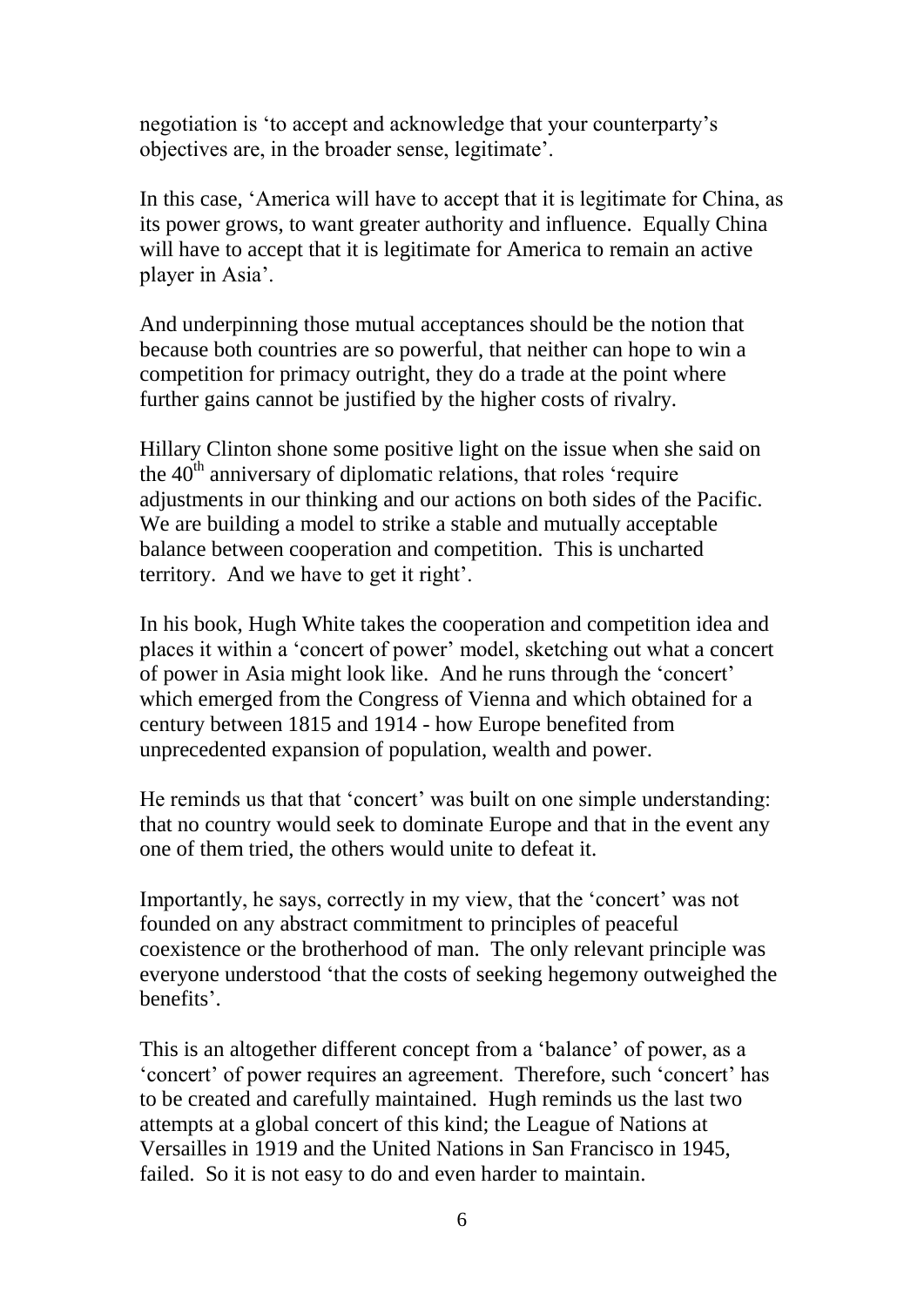But he is right in saying that the code to maintenance is simple: 'members agree not to deprive one another of the status of a great power'.

Hugh then puts the question; would building a 'concert' mean conceding a sphere of influence to China in Asia? He then answers his question by saying that 'spheres of influence remain an important feature of the international order', going on to add 'it would only be realistic to acknowledge that where the vital interests of other great powers were *not* directly affected, China might be conceded a sphere of influence'.

This is a version of the oft-used Keating mantra; that great states need strategic space and that if they are not provided some, they will take it.

If the United States, in this context, were to either promote a balance of power in Asia or maintain strategic primacy, as until now, China would be denied great power status, as Japan has been so denied, in the just on seventy years it has been a strategic client of the United States.

The one thing certain in this discussion is that China will not be emulating Japan. The chance of China becoming a strategic client of the United States is next to zero.

Hence the importance of seeking to have the United States recognise that there has been a shift in the economic tectonic plates and that with that shift has come and will continue to come, a shift in the strategic balance.

For my own part, I have long held the view that the future of Asian stability cannot be cast by a non-Asian power – especially by the application of US military force. A point articulated recently by Zbigniew Brzezinski, a former US National Security Adviser.

The failure of United States wars in Korea, Vietnam and outside of Asia, in Iraq and Afghanistan, should lead the United States to believe that war on the Asian mainland is unwinnable and that therefore, the key to Asian stability lies in the promotion of strategic cooperation.

Brzezinski argues that 'geopolitical equilibrium in twenty first century Asia has to be based more on a regionally self-sustaining and constructive approach to inter-state relations and less on regionally divisive military alliances with non-Asian powers'.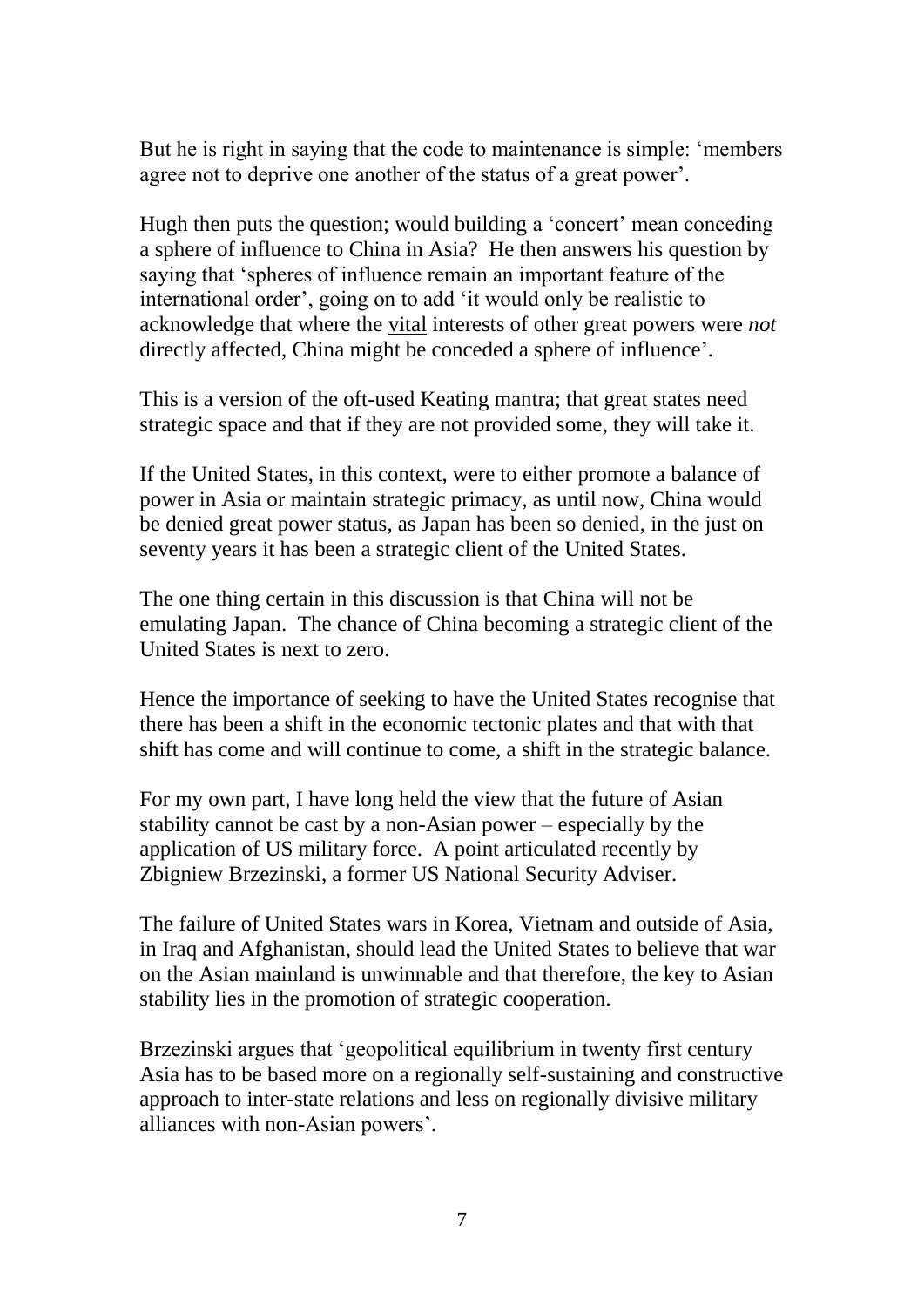And he warns that 'America should not allow itself to be drawn into a war between Asian powers on the mainland. His one caveat being US military engagement (only) in response to hostile actions directed at states with treaty-based American deployments'.

With express focus on China Hugh White says that should America stand firm and turn its back on Chinese claims and on a cooperative structure, there is no chance that China will simply go away and that things as now will keep on as they have been. And what's more, he warns, 'there is no mid-point between conceding nothing and conceding everything'. A line has to be drawn, which he says, is the challenge for American statesmanship: to identify and identify up front, at what point the United States will stop making concessions and to let China know what will happen if China crosses the line.

In other words, the United States has to decide where its vital interests lay in its relations with China and China's role in the world and which of its interests are otherwise tradeable.

Implicit in this, is the United States deciding which characteristics of China are inimical to US interests and pose a threat and which are simply a product of China's scale, economic rise and culture which can be otherwise accommodated.

We need a structure which encourages China to participate in the region rather than seek to dominate it. Indeed, the development of such a structure can provide a region which does allow China to participate but not dominate.

Which brings me to Australia.

Hugh says 'if either country (the US or China) decides that we have to choose between them, then we do'.

But that's the point: from Australia's position, a choice is what we do not need – and in a cooperative structure, there would be less need to make one.

This is why there is every reason to try and face America up to its changed economic and strategic circumstances, rather than traffic in the pretence that the rise of a state potentially larger than itself will have little strategic consequence for either it or for us.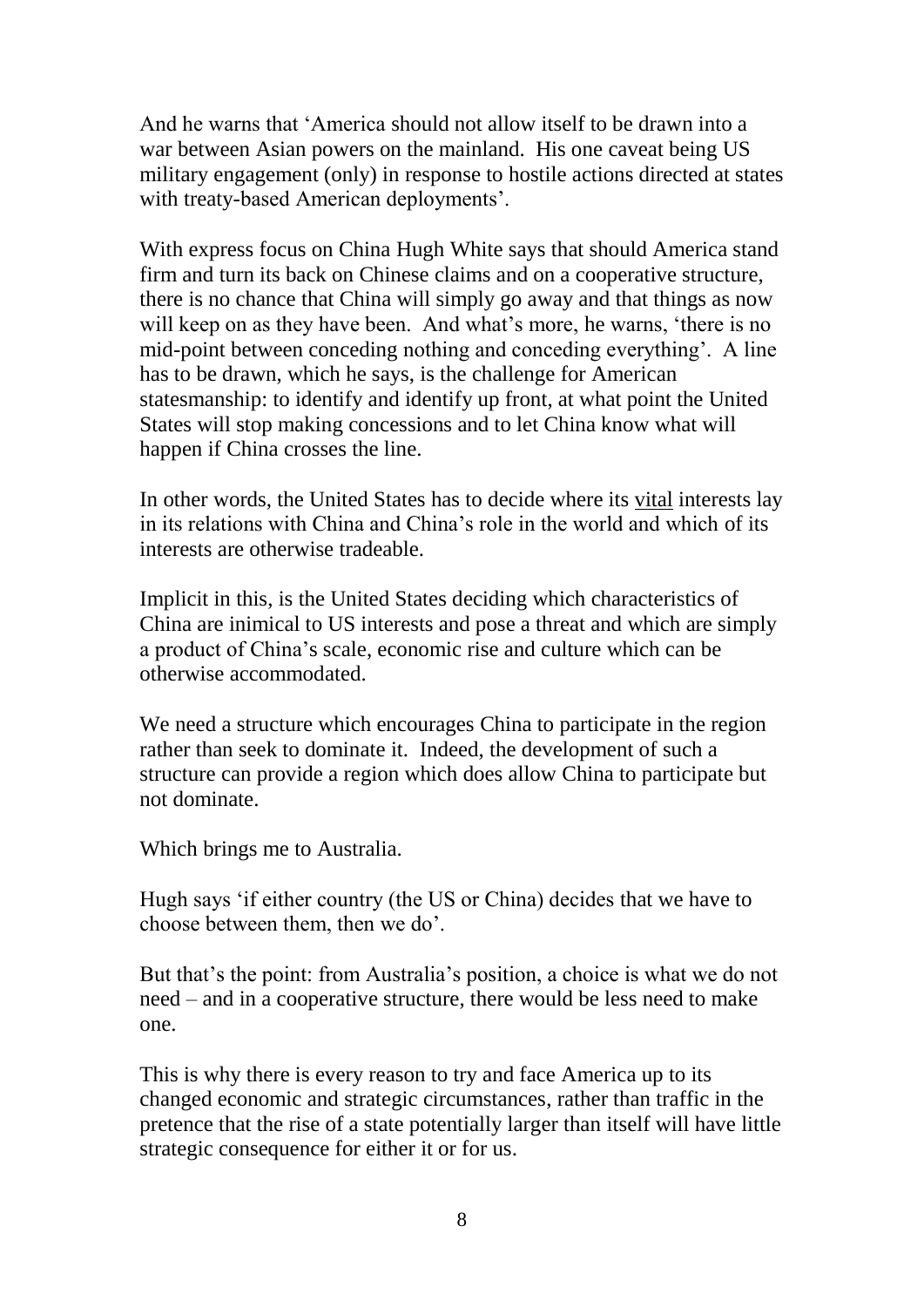Hugh White says 'for more than a generation we have got out of the habit of engaging in real, serious debate with Washington'. How true is that? From the ransacking of Indonesia in 1997 by the IMF to the commitment in Iraq in 2002, the presumption has been that the foreign policy of Australia is somehow synonymous with the foreign policy of the United States.

This, of course, could never have been broadly true, notwithstanding the points of coincidence, from time to time, in our respective national interests. The relatively rapid rise of China will demand clarity in the points of differentiation.

Yet the debate around China has carried with it the assumption that Australia has no choice but to support American primacy in Asia against the threat of Chinese hegemony. This assumption, Hugh White says, now needs to be challenged. And I agree with him; it does.

All of us in the debate in Australia believe Asia will be a safer and better place with the continued engagement of the United States in the region. Strategically, it is likely to more peaceful and more settled. And with our trade preponderantly in North Asia and the greater part of that with China, there is every reason to support the development of a cooperative structure between the United States and China in the Pacific. And this must mean recognising China's legitimacy, its prerogatives as a great power and the legitimacy of its government.

If we are pressed into the notion that only democratic governments are legitimate, our future is limited to action within some confederation of democracies.

While peace may prevail among democratic states, we should take heed of views of people like Kenneth Walz, who argue that the structure of international policy is not transformed by changes internal to states.

But arguments of this kind have not slowed critics of China who are quick to invoke human rights and values as though the human condition had not improved dramatically across the Chinese landscape. Even President Obama told us during his visit to our Parliament, that 'prosperity without freedom is just another form of poverty'. That remark placed a heavy discount on the success of the Chinese Communist Party in dragging its community from abject poverty, for as Hugh says, and I quote him, 'over the past thirty years, the Chinese government has achieved by far the largest, fastest increase in human material welfare in